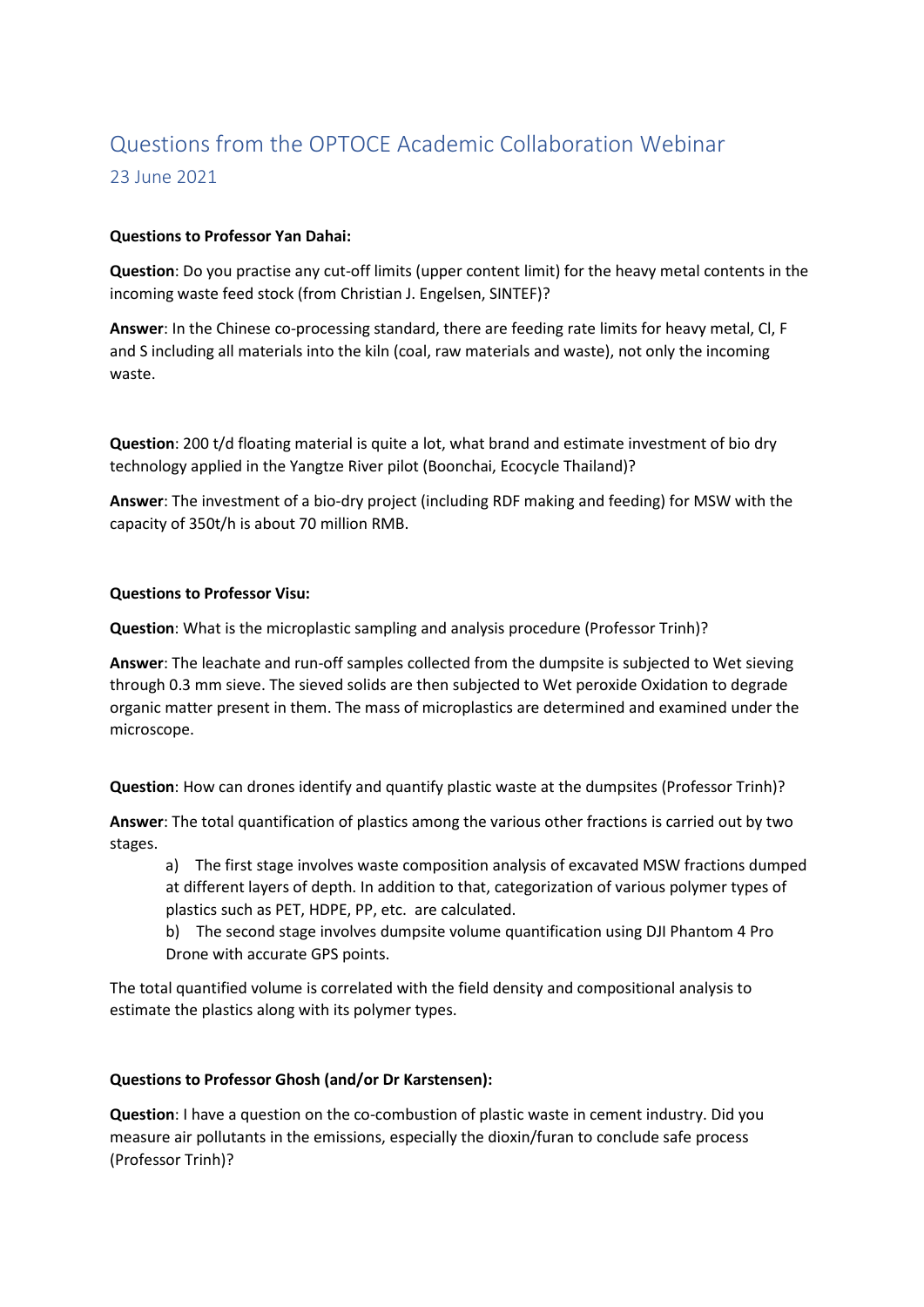**Answer by Professor Ghosh**: The team of researchers have not air pollutants in the emissions, especially the dioxin/furan. However, the plant has a continuous emission monitoring system which measures as the emission parameters including the dioxin/furan which have been noted by the researchers. With respect to the emission including the dioxin/furan, the co-processing is safe and at well below to the compliance limits of the applicable rules and regulations.

**Complementary answer by Dr Karstensen**: There is no continuous emission monitoring system available for PCDD/PCDFs in stack gases from cement plants (or others). The current emission limit value (ELV) for PCDD/PCDFs in Europe today 0.1 ng I-TEQ PCDD/PCDFs/Nm3 and the quantification of PCDD/PCDFs in stack gas requires sophisticated sampling equipment/procedures and subsequent analysis by high-resolution gas chromatograph/high-resolution mass spectrometer (HR GS/LC-MS) at an advanced laboratory, complying with the European Standard EN-1948:2006. The clean up and quantification is costly and time consuming at these low concentration levels and can only be carried out at accredited laboratories; hence, there is no continuous emission monitoring system available for PCDD/PCDFs in stack gases. A "long-term" automated **sampling** system has however been tested where exit gas is sucked continuously from the stack over a period of 15-30 days; the subsequent absorbent is then sent for analysis and the result will represent a longer period than a normal 6–8 hour sampling campaign. The performance and reliability of this system has however not been satisfactory, and the system is not in practical usage for the time being.

Extensive information about Co-processing of wastes in cement kilns and its possible impact on dioxin emissions can be found in the article: *Karstensen, K. H., 2008. Formation, release, and control of dioxins in cement kilns – A review. Chemosphere, 70 (2008) 543–560. ISSN: 0045-6535* (this article can also be found on our webpage).

Cement plants Co-processing of wastes in Vietnam, and many other countries, must measure and report their PCDD/PCDF emissions to the authorities twice a year, i.e., one sampling and analysis every six months. Some plants must carry out a separate Test Burn or make additional sampling and measurement if they want to treat Persistent Organic Pollutants (POPs).

According to the Vietnamese Regulation QCVN 41, the current emission limit value (ELV) D/F is 0.6 ng I-TEQ PCDD/PCDFs/Nm3, but location and capacity of the plant must be taken into consideration. Our collaborating partner INSEE has an ELV of 0.384 ng I-TEQ PCDD/PCDFs/Nm3 for the plant in Hon Chong, which might be revised to 0.1 ng in 2024.

**Question**: Follow up to above question: what measures in relation to emission legislation are in place for those emissions and toxic combustion products (Simon, AIT)?

**Answer**: Cement industry contributes to environmental pollution in the environment in the form of emissions of Particulate Matter, SOx, NOx, VOC, etc. The major release of CO2 happens from the calcination of limestone. By using already calcined lime bearing wastes in the cement manufacture, the limestone usage gets reduced and hence the CO2 emissions. Moreover, CO2 emission reduction is achieved by the use of wastes as Alternative Fuels and Raw materials in co-processing.

The major emission concerns from cement plant are NOx & SOx from the use of sulfur containing raw materials. The SOx can be converted into gypsum using the FGD technology. Both SOx and NOx can be converted into Ammonium Sulphate and Ammonium Nitrate fertilizer. This technology development has been done in Japan. Commercial application of this Process has also been achieved.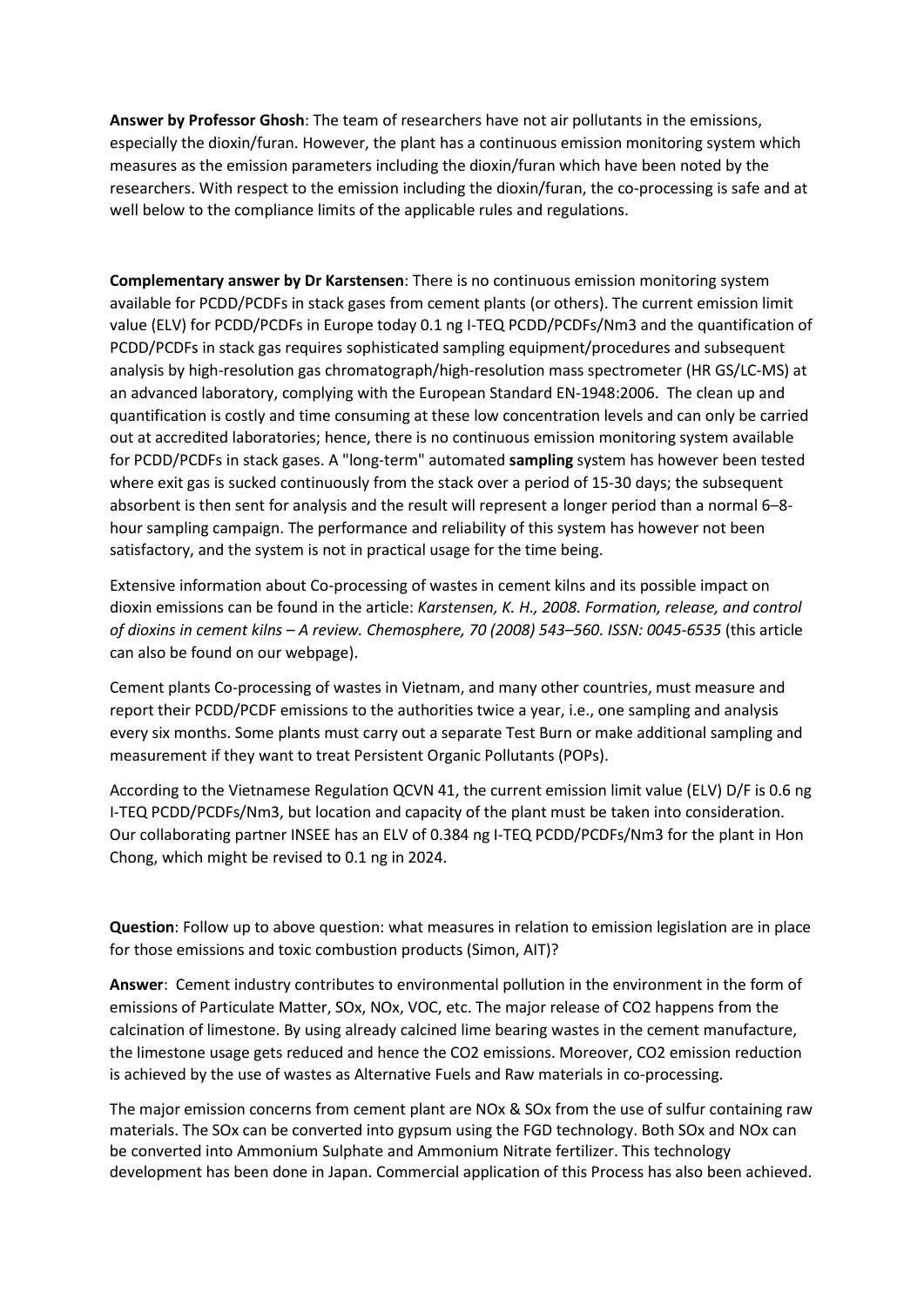Less than 10 years ago it was believed that the cement industry was the main contributor of PCDD/PCDFs to air; however, data collected from around the world indicates however that the industry contributes with less than 1% of total emissions to air (see below: Karstensen, K.H., 2006). Data from operating units show that most modern cement kilns co-processing waste meet an emission level of 0.1ngI-TEQ/Nm3, when well managed and operated. Proper and responsible use of waste including organic hazardous waste to replace parts of the fossil fuel does not seem to increase formation of PCDD/PCDFs. Modern preheater/precalciner kilns generally seems to have lower emissions than older wet-process cement kilns. It seems that the main factors stimulating formation of PCDD/PCDFs is the availability of organics in the raw material and the temperature of the air pollution control device. Feeding of materials containing elevated concentrations of organics as part of raw-material-mix should therefore be avoided and the exhaust gases should be cooled down quickly in long wet and long dry cement kilns without preheating. References to further reading:

*Karstensen, K.H., 2006. Formation and Release of POPs in the Global Cement Industry - Second Edition. Report to the World Business Council for Sustainable Development. 30 January. file:///C:/Users/khk/Downloads/FormationAndReleaseOfPOPsInCementIndustry\_2ndEdition.pdf*

*Karstensen, K. H., 2006. Co-processing of hazardous wastes in cement kilns - an important factor in the formation of dioxins? Norwegian University of Science and Technology, Faculty of Natural Sciences and Technology, Department of Chemistry. ISBN 82-471-8192-4 (printed version) ISBN 82- 471-8191-6 (electronic version) ISSN 1503-8181. October.*

*Karstensen, K. H., Kinh, N. K., Thangc, L. B., Viet, P. H., Tuan, N. D., Toi, D. T., Hung, N. H., Quan, T. M., Hanh, L. D., Thang. D. H., 2006. Environmentally Sound Destruction of Obsolete Pesticides in Developing Countries Using Cement Kilns. Environmental Science & Policy, Volume 9 - Issue 6 - October 2006, 577-586. ISSN No. 1462-9011.*

## **Questions to Dr Karstensen:**

**Question**: Regarding plastics in cities, and discussion separation aspects. I wonder if source of plastics at households will account for education of the general population regarding use, separation and disposal which I think is the root (besides well... production of course). Both questions come from my reading on the information I see on the main goals and research lines at the website (Simon, AIT).

**Answer**: Yes, that is correct. In few cases, the academic collaboration under OPTOCE project has conducted perception surveys, for example, in India and Vietnam. In Vietnam, SINTEF collaborates with UNDP which is conducting such outreach and awareness campaigns at household level.

**Question**: I wonder if the EU green deal includes assisting the giant plastic producers into a transition to alternative materials? I feel the finance hold producers have in a large number of industries including packaging, is a huge obstacle to shift production systems into bio-based materials. I've read about many projects about this, been a part of one, but it just never takes off from a practise, legislation point of view. So reuse and incorporation of plastic in circular economy models is great and needed, but the production root will however remain at this rate and indeed the private sector is always in the dark feeling their business is under "attack" and the transition is halted (Simon, AIT).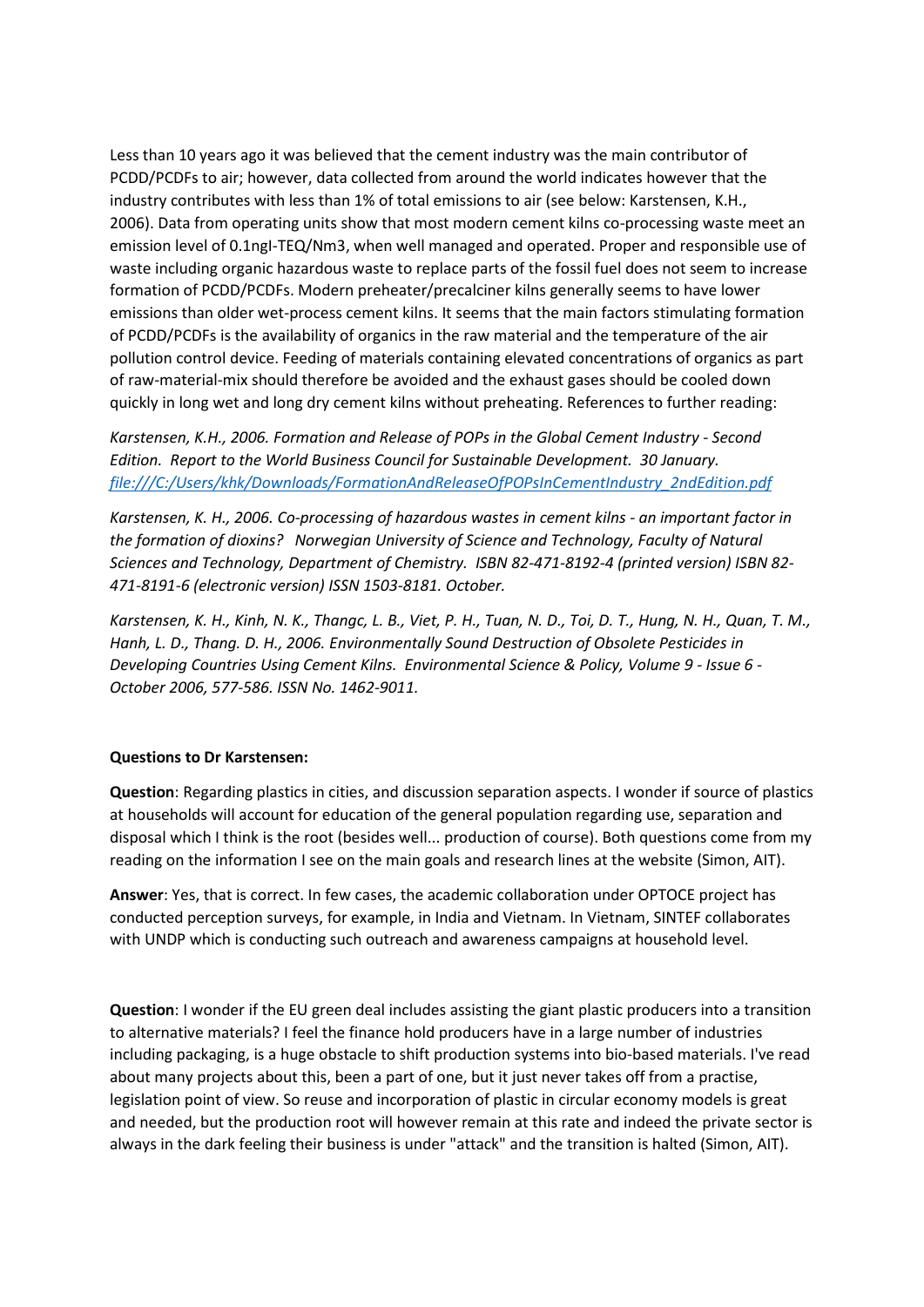**Answer**: The European Green Deal, a radical project aiming to make the world's second-largest economy, climate-neutral by 2050. By that date, the European Union is expected to have no net emissions of greenhouse gases and its economic growth should be decoupled from resource use. The European Green Deal is a policy initiative that will result in a legislative firestorm centred around nine policy areas which are key to achieve the ambitious goals: biodiversity; from farm to fork; sustainable agriculture; clean energy; sustainable industry; building and renovating; sustainable mobility; eliminating pollution; and climate action.

Another target area to achieve the EU's climate goals is the introduction of the Circular Economy Industrial policy, which also entails the "decarbonisation and modernisation of energy-intensive industries such as steel and cement." A 'Sustainable products' policy is also projected to be introduced which will focus on reducing the wastage of materials. This aims to ensure products will be reused and recycling processes will be reinforced. The materials particularly focused on include "textiles, construction, vehicles, batteries, electronics and plastics." The European Union is also of the opinion that it "should stop exporting its waste outside of the EU" and it will therefore "revisit the rules on waste shipments and illegal exports".

The 'Zero Pollution Action Plan' that aims to be adopted by the commission in July 2021 intends to achieve no pollution from "all sources", cleaning the air, water, and soil by 2050. The Environment Quality standards are to be fully met, enforcing all industrial activities to be within toxic-free environments. Agricultural and urban industries water management policies will be overlooked to suit the "no harm" policy. **Harmful resources such as micro-plastics** and chemicals, such as pharmaceuticals, that are threatening the environment **aim to be substituted** to reach this goal.

## **Questions that were answered in the webinar:**

**Question to Dr Karstensen:** is there any estimation of CO2 emission reductions overall if we replace fossil fuels (coal) with non-recyclable plastics? E.g. treating 50kt per year in one cement plant that traditionally uses coal (Bruno Fux, Ecocycle Vietnam)?

**Answer**: Direct emissions need to be further investigated as plastic is basically fossil fuel based; however indirect emissions reduction (by avoiding landfilling) will be significant. Following the IPCC default emission factors, considering PW CV as 4000 kcal/kg; for a 50 kt PW co-processing plant, the direct reductions can be calculated in the range of 15 -20 ktCO2.

**Question to Professor Visu/Dr Karstensen:** when talking about plastic mining at dumpsites and landfills, is the concern of methane emissions considered when disturbing the high organic carbon loaded sites (Simon, AIT)?

**Answer**: This needs further investigation, i.e. what is the differential Methane emissions on account of landfill mining to extract valuable materials such as Plastics, recyclable concrete, organic matter (for composting) and soil/stone like materials. But if the landfill is not mined and valuable materials extracted the Methane emissions will be continuous anyway.

**Question to Professor Trinh:** what procedure was followed while collection of samples (Sourya, Jadavpur University)?